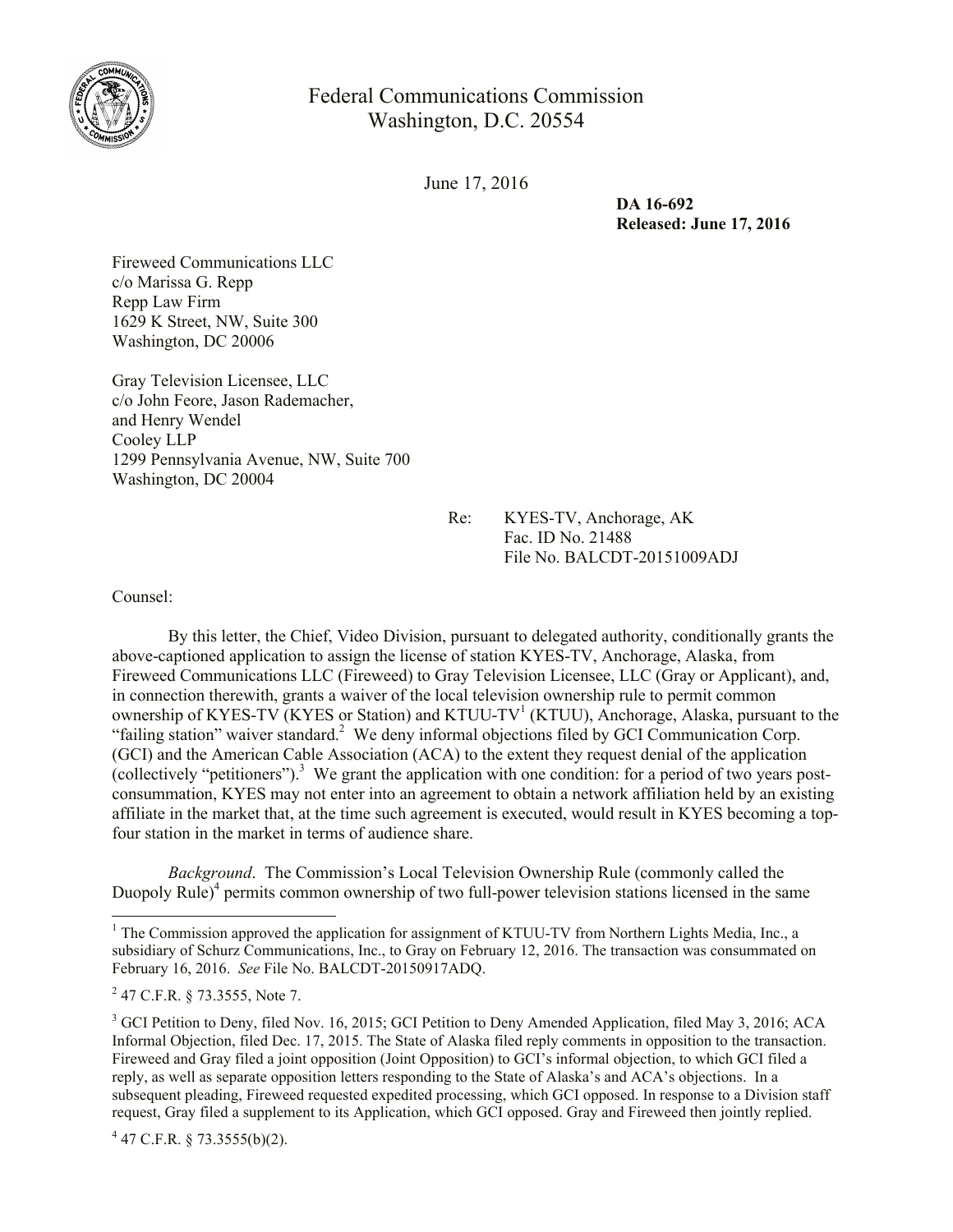Designated Market Area (DMA), the Grade B contours of which overlap,<sup>5</sup> provided that, at the time the application to acquire the station is filed: (1) at least one of the two stations is not ranked among the top four stations in the DMA, based on the most recent all-day audience share ("top-four prohibition"); and (2) at least eight independently owned and operating, full-power commercial and noncommercial television stations would remain in the DMA after the merger. Both KYES and Gray's KTUU are located in the Anchorage, Alaska DMA. While KYES is not ranked among the top four stations in the market, there would be fewer than eight independently owned and operating stations in the Anchorage DMA following grant of the transaction. Gray therefore requests a waiver of the Duopoly Rule pursuant to the Commission's "failing station" waiver standard.<sup>6</sup>

The Commission may waive the restrictions of the Duopoly Rule and permit common ownership of two stations when one of the stations subject to a transaction is a "failing station." The Commission has defined a "failing station" as one that has been struggling "for an extended period of time both in terms of its audience share and financial performance." $\overline{A}^T A$  "failing station" waiver will be presumed to be in the public interest if the following four criteria are met:

- 1. The station claimed to be failing has an all-day audience share of no more than four percent;
- 2. The station has had a negative cash flow for the previous three years;
- 3. The merger would produce tangible and verifiable public interest benefits that outweigh any harm to competition and diversity; and
- 4. The in-market buyer is the only reasonably available candidate willing and able to acquire and operate the station, and selling the station to an out-of-market buyer would result in an artificially depressed price.<sup>8</sup>

In order to satisfy the first criterion, the Applicant provides Nielsen ratings demonstrating that KYES has had an all-day audience share of one percent during each of the last four Nielsen "sweeps" periods.<sup>9</sup> With regard to the second criterion, the Applicant submitted financial data confirming that KYES has had negative cash flow for the previous three years, with the largest loss being in 2014. The Applicant claims that this factor is particularly weighty because television stations in Alaska generally benefited from historically high political spending in 2014 as a result of an unusually competitive U.S. Senate race, yet KYES suffered through its worst year.<sup>10</sup> None of the petitioners has challenged these showings, and we find that the Applicant has satisfied the first two criteria of the waiver standard.

GCI challenges the Applicant's showing under the third and fourth prongs of the test asserting that the Applicant has not adequately demonstrated (a) that the merger will produce tangible and verifiable public interest benefits that outweigh any harm to competition and diversity;<sup>11</sup> and (b) that the in-market buyer [Gray] is the only reasonably available candidate willing and able to acquire and operate

<sup>10</sup> *Id.*

l

 $11$  Petition at 6.

 $<sup>5</sup>$  Although the rule refers to Grade B contours, we note that, following the digital transition, the Commission has</sup> developed the digital noise-limited contour (NLSC) to approximate the same probability of service as the analog Grade B contour, and has tentatively concluded that it would better serve the public interest to replace the analog Grade B contour methodology with the digital NLSC methodology. *2014 Quadrennial Review*, 29 FCC Rcd at 4383-84.

 $6$  47 C.F.R. § 73.3555, Note 7.

<sup>&</sup>lt;sup>7</sup> Review of the Commission's Regulations Governing Television Broadcasting, Report and Order, 14 FCC Rcd 12903, 12938 (1999)(*Local Ownership Order*).

<sup>8</sup> 47 C.F.R. § 73.3555, Note 7; *Local Ownership Order*, 14 FCC Rcd at 12939.

<sup>&</sup>lt;sup>9</sup> Failing Station Waiver Request at 1.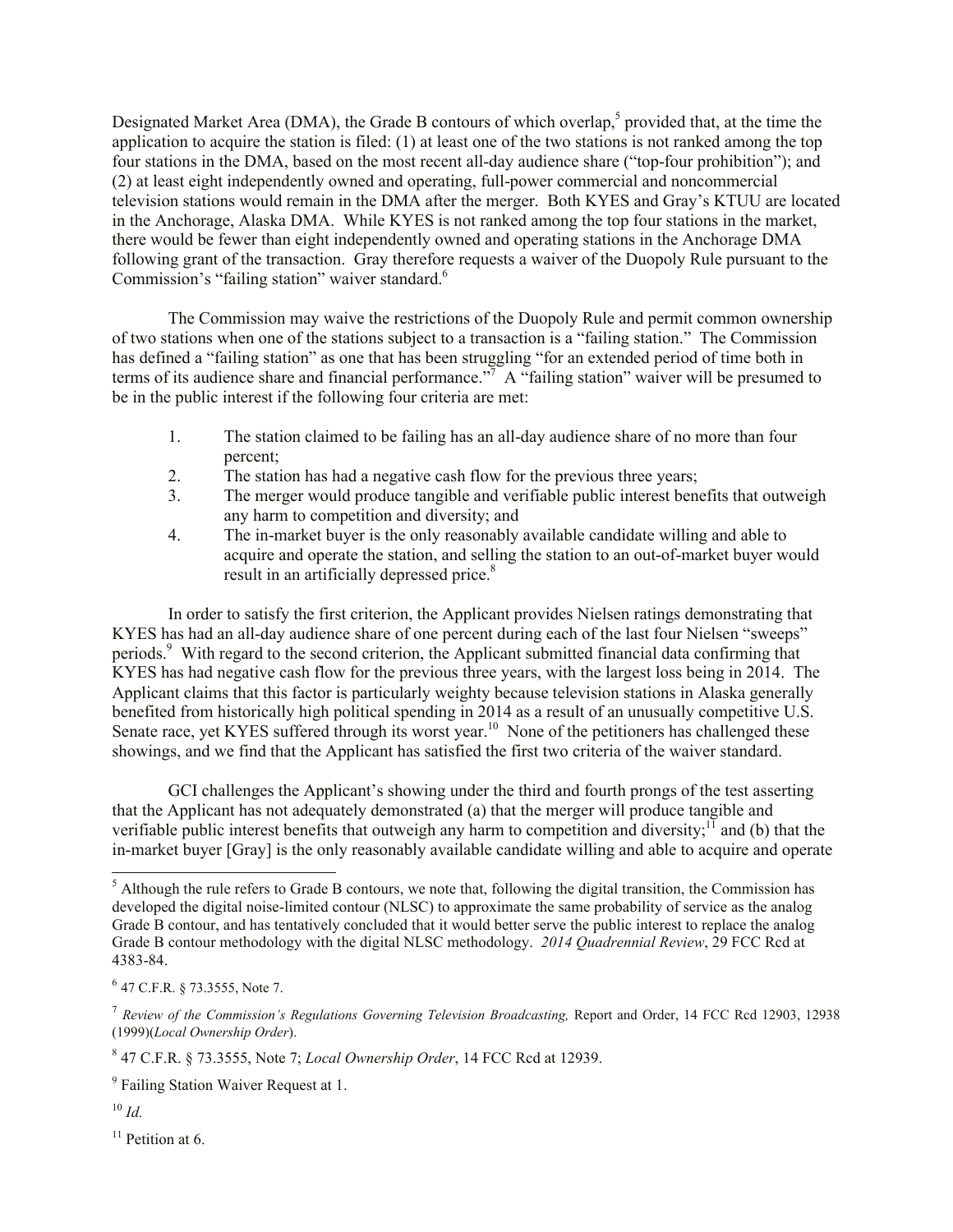the station, and selling the station to an out-of-market buyer would result in an artificially depressed price. $12$ 

With respect to the third prong, Gray asserts that the transaction will serve the public interest because Gray will consolidate KYES into its existing KTUU facilities, utilize the support and resources of KTUU's experienced engineering team, and use KYES as a second outlet for local and national programming. GCI contends that Gray fails to adequately demonstrate that the combination of KYES and  $KTUU$  would benefit the public in Anchorage, rather than just Gray itself.  $^{13}$  Furthermore, GCI argues that Gray's proposed benefits "fail to reach the level to which the Commission has held other applicants.<sup> $14$ </sup> In their reply comment, the State of Alaska agrees, noting that the Applicant's public interest showing is minimal at best.<sup>15</sup> GCI also argues that, if Gray were permitted to own the KTUU/KYES duopoly, "competition and diversity" in the market will be harmed because Gray would jointly negotiate retransmission consent for KYES and KTUU and tie carriage of KYES to KTUU, and additionally, Gray could potentially drop its MyNetwork affiliation in favor of a "big four" network affiliation post-merger.<sup>16</sup> ACA similarly argues in its objection that grant of this application would exacerbate problems in the retransmission consent market, and that Gray, as a result of the transaction, would control close to half of the Anchorage market. As an alternative to denying the transaction outright, GCI requests that the Commission impose conditions (1) preventing KYES from switching its MyNetwork affiliation to a "big four" network affiliation, and (2) prohibiting Gray in retransmission consent negotiations from tying carriage of or payment for KYES to carriage of or payment for KTUU. Gray replies that the public interest benefits it set forth in its Application are "real and sufficient to justify a failing station waiver."<sup>17</sup> Gray asserts that KYES would (1) have access to sufficient financial resources to improve service, (2) benefit from robust engineering support, (3) be able to operate from upgraded modern facilities which would help expand the accessibility of KYES's signal for viewers, some of which do not receive a signal from any other full-power stations in the market, (4) provide viewers expanded emergency weather coverage, (5) introduce local news and public affairs programming, neither of which KYES currently airs, and (6) provide an additional platform for local businesses to advertise and reach local consumers.<sup>18</sup>

With respect to the fourth prong of the standard, Gray submitted a broker letter from Patrick Communications detailing reasons why the broker believes that any efforts to market the Station would be futile. GCI argues that the broker letter is insufficient to meet the Commission's "clear requirements," and that the Commission should not accept a predictive judgment from a broker in this case.<sup>19</sup> Additionally, with respect to the letter, the State of Alaska notes that, "without attempting to market and sell the station to another purchaser, it is likely that other potential purchasers were not aware that the Station was for sale" so "some effort to sell should be required."<sup>20</sup> In response to these arguments, Gray and Fireweed amended the Application to include a Declaration from Fireweed member Jeremy Lansman

 $\overline{a}$ 

<sup>17</sup> Joint Opposition at 10.

 $12$  47 C.F.R. § 73.3555, Note 7.

<sup>&</sup>lt;sup>13</sup> Petition at 7; Petition to Deny Amended Application at 7; Response to Joint Reply to Petition to Deny Amended Application at 2.

 $14$  GCI's Reply to Joint Opposition at 8.

<sup>&</sup>lt;sup>15</sup> State of Alaska Reply Comment at 2.

<sup>&</sup>lt;sup>16</sup> Petition at 8-9; Reply to Joint Opposition at 8-9; ACA Informal Objection at 2. All "big four" networks currently have affiliates in Anchorage. Gray's KTUU-TV is affiliated with NBC; GCI's KTVA is affiliated with CBS; KYUR is affiliated with ABC; and KTBY is affiliated with FOX.

<sup>&</sup>lt;sup>18</sup> *Id.*; Gray's Supplement to its Failing Station Waiver Public Interest Showing (filed Apr. 22, 2016).

<sup>&</sup>lt;sup>19</sup> Petition at 2, 4-6; Reply to Joint Opposition at 6.

<sup>20</sup> State of Alaska Reply Comment at 3.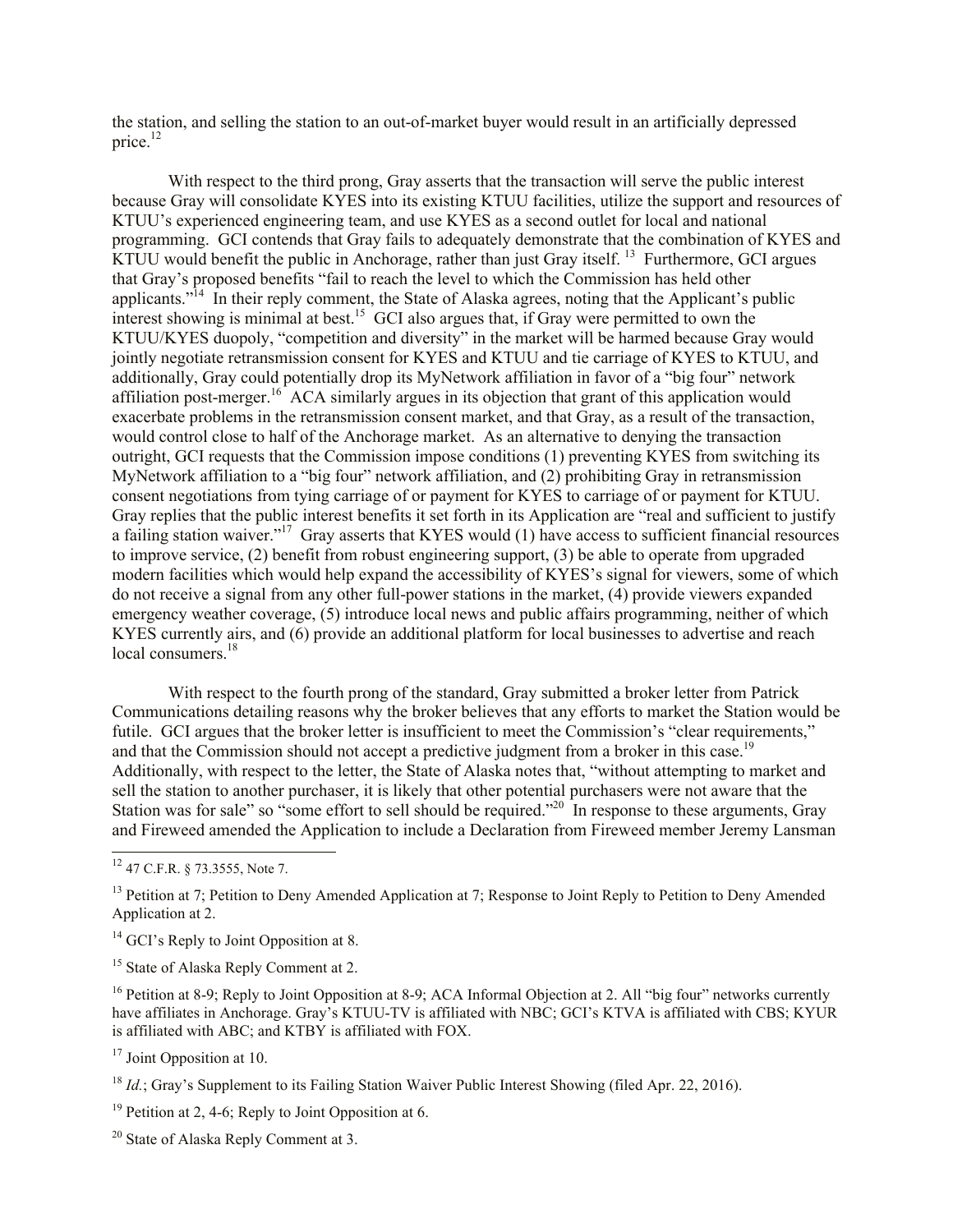describing efforts to market the station. GCI questions whether such efforts were sufficient and queries why Fireweed did not include this information in its initial filing.<sup>21</sup> GCI states that, had Mr. Lansman approached GCI after GCI entered the broadcast market in 2012, the company "could have been interested in a potential acquisition."<sup>22</sup> Gray responds that it has adequately demonstrated that it is the only entity ready, willing, and able to operate the Station and any sale to an out-of-market applicant would result in an artificially depressed price.<sup>23</sup> Gray contends that its letter from Patrick Communications detailing the broker's professional opinion that "no knowledgeable and experienced television operator could be found that would provide a viable full service operation with KYES-TV as a standalone station" and "an effort to find a qualified out-of-market buyer would either be fruitless or at a very depressed price" sufficiently demonstrates that only an in-market buyer would purchase KYES.<sup>24</sup> Moreover, Gray and Fireweed contend that, while one way to satisfy the "failing" station standard is to submit a broker letter that affirms efforts to sell the permit have been made, that is not the only way.<sup>25</sup> Regardless, Gray and Fireweed rely on the Declaration from Mr. Lansman stating that he made efforts to market the station, but none of them led to an agreement for sale.<sup>26</sup> Additionally, the supplement Gray and Fireweed filed in response to a Division request for additional information provides a detailed account of all efforts taken to market the Station. The filing includes a further Declaration from Mr. Lansman which sets forth evidence of approximately eight separate interactions he had over the past fourteen years with potential purchasers, none of which resulted in an agreement to sell the Station.<sup>27</sup> Furthermore, Gray and Fireweed provide two additional declarations in their Joint Reply from Kepper, Tupper and Company and Wells Fargo, to further demonstrate "the futility of marketing efforts for KYES-TV beyond what has [already] been done."<sup>28</sup>

In addition to responding to petitioners' arguments, Gray challenges GCI's standing to file a petition to deny, stating that, while GCI may own and operate a television station in the market, its objections to the Application rest on speculation about the potential impact of the merger on GCI's cable services in the market.<sup>29</sup> GCI replies that its pleading clearly demonstrates that it is a party in interest and therefore has standing under Section  $309(d)$  of the Act.<sup>30</sup> Furthermore, GCI argues that it meets the requirement to make specific allegations of fact sufficient to show that grant of the Application would be *prima facie* inconsistent with the public interest, convenience, and necessity.

*Discussion*. As set forth in Section 309(d) of the Communications Act of 1934, as amended (the Act), only a "party in interest" has standing to file a petition to deny.<sup>31</sup> The petition must contain specific

- $22$  Petition to Deny Amended Application at 4.
- <sup>23</sup> Joint Opposition at 8.

 $\overline{a}$ 

- $24$  Failing Station Waiver Request: Joint Opposition at 8.
- $25$  Joint Opposition at 8.
- <sup>26</sup> Joint Opposition, Exhibit C: Declaration of Jeremy Lansman.
- $^{27}$  Amended Application, Declaration of Jeremy Lansman, filed Apr. 22, 2016.

<sup>28</sup> *See* Gray and Fireweed's Joint Reply, Exhibit B: Letter from John B. Tupper, President, Kepper, Tupper and Company, to William Lake, Chief, Media Bureau, and Exhibit C: Letter from Bruce Levy, Managing Director – Technology, Media, and Telecom, Wells Fargo Securities, LLC, to William Lake, Chief, Media Bureau, filed May 19, 2016.

 $29$  Gray and Fireweed Joint Opposition at 5.

<sup>30</sup> 47 U.S.C. § 309(d).

<sup>31</sup> 47 U.S.C. § 309(d); 47 C.F.R. § 73.3584; *See Applications for Consent to Transfer of Control from License Subsidiaries of Allbritton Communications Co. to Sinclair Television Group, Inc.*, Memorandum Opinion and Order, 29 FCC Rcd 9156, 9162-63 (2014).

<sup>&</sup>lt;sup>21</sup> GCI's Petition to Deny Amended Application at 2-4; Response to Joint Reply to Petition to Deny Amended Application at 2 (arguing that "Fireweed failed to properly market the station…").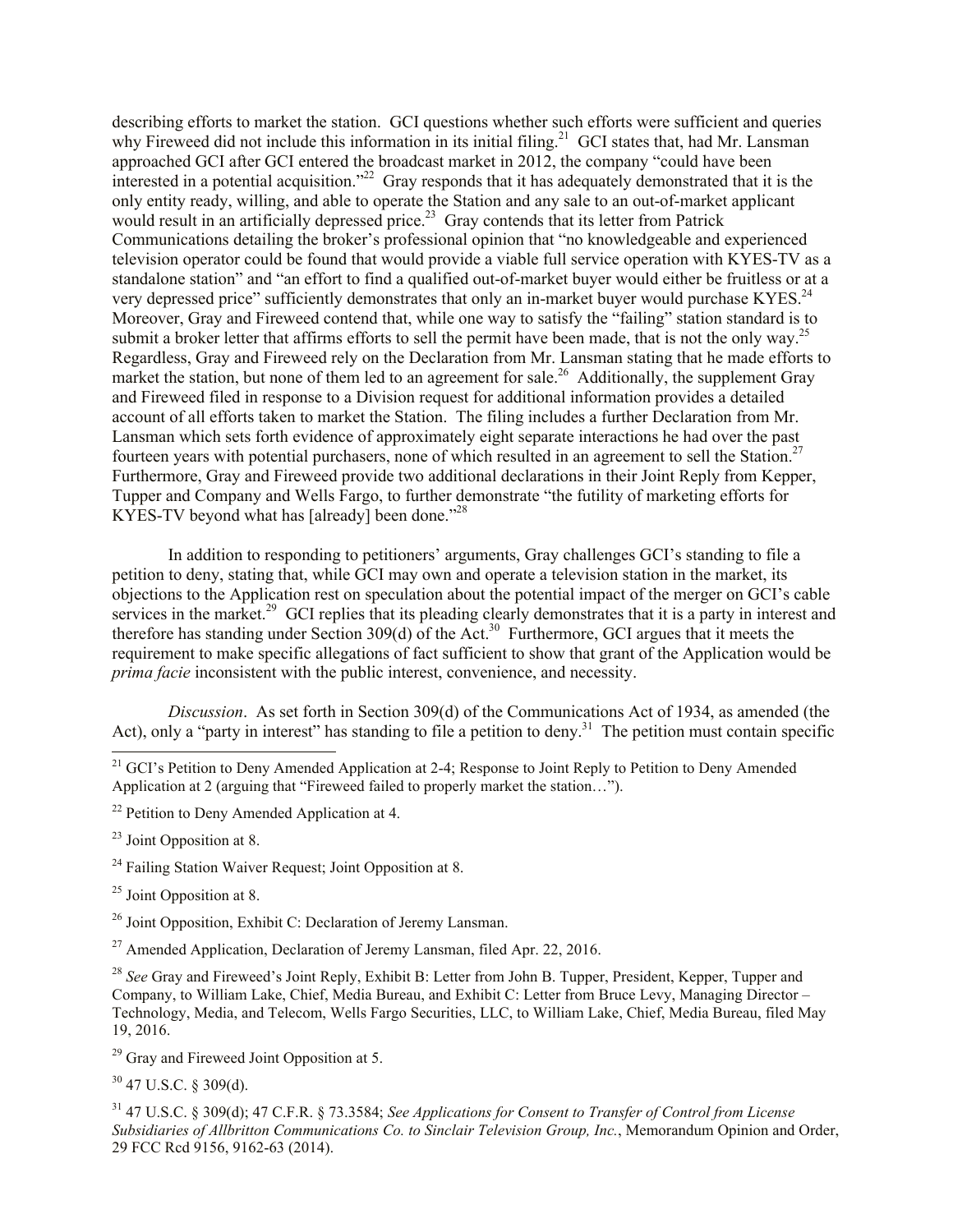allegations of fact demonstrating that the petitioner is a party in interest and that a grant of the application would be inconsistent with the public interest, convenience, and necessity.<sup>32</sup> The allegations of fact, except for those of which official notice may be taken, must be supported by an affidavit or declaration under penalty of perjury of a person with personal knowledge of the facts alleged.<sup>33</sup> GCI did not include a declaration with its pleading. We find that without a declaration, GCI's pleading fails to comply with the pleading requirements set forth in 309(d) of the Act and so it must be treated as an informal objection.

The Commission applies a two-step analysis to informal objections under the public interest standard. First, it must determine whether the informal objection contains specific allegations of fact sufficient to show that granting the application would be *prima facie* inconsistent with the public interest.<sup>34</sup> This first step "is much like that performed by a trial judge considering a motion for directed verdict: if all the supporting facts alleged in the [objection] were true, could a reasonable factfinder conclude that the ultimate fact in dispute had been established.<sup>35</sup> If the objection meets this first step, the Commission then must determine whether, "on the basis of the application, the pleadings filed, or other matters which [the Commission] may officially notice," the petitioners have raised a substantial and material question of fact as to whether the application would serve the public interest.<sup>36</sup> We find that the petitioners have failed to meet the second step of the analysis because they have not identified a substantial and material question of fact as to whether the Application will serve the public Interest. We find that grant of a "failing station" waiver to permit common ownership of KYES and KTUU is presumptively in the public interest on this record.<sup>37</sup>

Based on the record before us, we find that the Applicant has adequately demonstrated that the public interest benefits of the proposed transaction outweigh any alleged harm to competition and diversity. Specifically, the Applicant asserts that the combined operation of KYES and KTUU will result in the introduction of local programming that KYES is not currently offering, in particular expanded emergency weather coverage, as well as local news and public affairs programming, neither of which KYES currently airs. Petitioners do not dispute these assertions. Instead GCI simply alleges that all the benefits identified by the Applicant are really just benefits to Gray. We disagree. We find that such local programming inures to the benefit of the public.

In addition to programming benefits, the Bureau has found in past transactions that technical benefits may also serve the public interest.<sup>38</sup> In this case, upgraded facilities would realistically improve service to individuals who may not already receive KYES's signal, especially given the unique terrain and characteristics of markets in Alaska. Fireweed has stated that without prompt action it is likely to go off the air and would not likely be able to return to service in the foreseeable future.<sup>39</sup> Fireweed explains that

<sup>33</sup> *Id.*

<sup>35</sup> *Gencom, Inc. v. FCC*, 832 F.2d 171, 181 (D.C. Cir. 1987).

<sup>36</sup> *Astroline,* 857 F.2d at 1561; 47 U.S.C. § 309(e).

<sup>37</sup> *Local Ownership Order*, 14 FCC Rcd at 12954.

<sup>38</sup> *See Borger Broadcasting, Inc.*, Letter Order., 25 FCC Rcd 1204, 1207 (MB 2010) (describing benefits including returning the failing station to full power, upgrading facilities, and broadcasting local programming for the first time); *Banks-Boise, Inc.*, Letter Order, 24 FCC Rcd 401, 404 (MB 2009) (describing benefits including initiating a thirty-minute daily local newscast on the failing station); *William H. Fitz, Esq.,* Letter, 22 FCC Rcd 11845 (MB 2007) (describing benefits including upgrading the failing station to HD and broadcasting weather, emergency information, and local news for the first time on the failing station).

 $39$  Fireweed Emergency Request for Expedited Processing of Application at 1.

 $\overline{a}$ <sup>32</sup> *Id.*

<sup>34</sup> 47 U.S.C. § 309(d)(1); *Astroline Communications Co., Ltd. Partnership v. FCC,* 857 F.2d 1556 (D.C. Cir. 1988) (*Astroline*).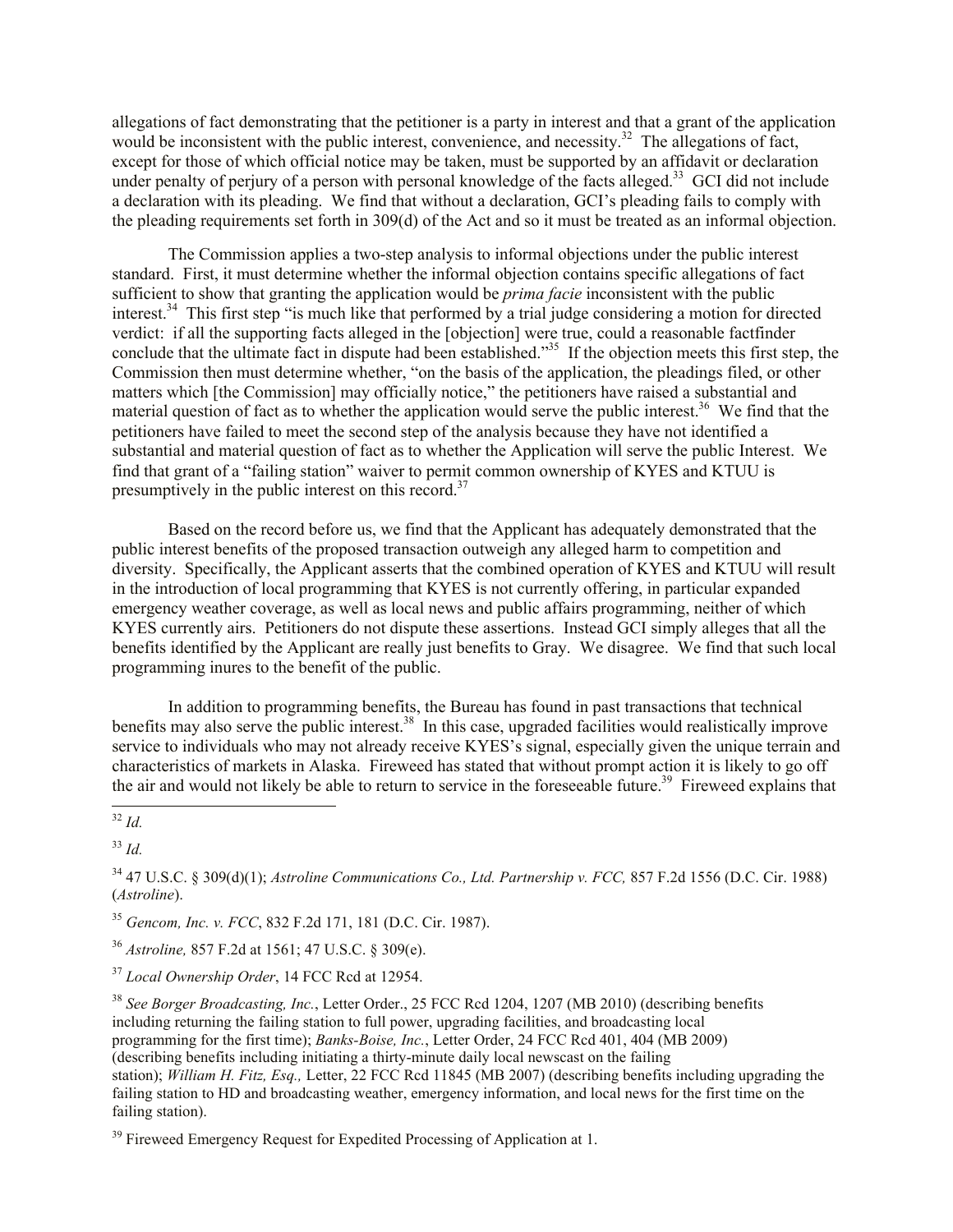it is a small business owned by two individuals without sufficient wealth or other media interests to continue operating the station, one of whom is retired and the other who plans to retire soon; the Station continues to lose money each month it is on the air; and it is on a short-term lease with little prospect of being able to enter into a long-term one.<sup>40</sup> All of these factors support a conclusion that KYES satisfies prong three of the failing station waiver test. As the Commission has said previously, "it makes little sense to force a station to go dark…before considering whether it should receive a waiver of the duopoly rule to permit it to merge with another station in the market.<sup> $341$ </sup> The harm would be particularly serious here since, not only could viewers lose the KYES signal, some may actually lose their only over-the-air service as the Station currently provides a first television broadcast service to portions of the state.<sup>42</sup> The Commission has long stated that it disfavors reductions and losses of television service.<sup>43</sup>

Petitioners have cited two chief prospective competitive harms that we have taken into consideration in our review: the possibility of a network affiliation swap that would result in Gray owning two top-four stations in terms of audience share; and the possibility that Gray may tie carriage of KYES to carriage of KTUU with a resultant increase in retransmission consent fees.<sup> $44$ </sup> We determine here that for a period of two years post-consummation, we will not allow KYES to enter into an agreement to obtain a network affiliation held by an existing affiliate in the market that, at the time such agreement is executed, would result in KYES becoming a top-four station in the market in terms of audience share. In the *2014 Quadrennial Review*, the Commission tentatively found that "transactions involving the sale or swap of network affiliations between in-market stations that result in an entity holding an attributable interest in two top-four stations can be used to evade the top-four prohibition," and "in order to close this loophole, we propose[d] to clarify that such transactions must comply with the top-four prohibition at the time the agreement is executed.<sup> $3\frac{3}{5}$ </sup> We believe that failing to prohibit KYES from acquiring such an

 $\overline{a}$ 

<sup>44</sup> We find that the combination as currently constituted would not result in excessive concentration in the broadcast television advertising market. As discussed above, KYES currently holds only 1 percent of the audience share in the market. Furthermore, compared to the affiliates of CBS, NBC, ABC and FOX who have collectively a 69.1 percent share of the local TV ad revenue in the market, KYES has a mere 3.6%. *See* Failing Station Waiver, Letter from Patrick Communications.

<sup>45</sup> *2014 Quadrennial Regulatory Review – Review of the Commission's Broadcast Ownership Rules and Other Rules Adopted Pursuant to Section 202 of the Telecommunications Act of 1996,* Further Notice of Proposed Rulemaking and Report and Order, 29 FCC Rcd 4371, 4392 (2014)(*2014 Quadrennial Review*)(tentatively finding that "an entity should not be permitted to directly or indirectly own, operate, or control two television stations in the same DMA through the execution of any agreement…involving stations in the same DMA, or any individual or entity with a cognizable interest in such stations, in which a station (the "new affiliate") acquires the network affiliation of another station (the "previous affiliate"), if the change in network affiliations would result in the licensee of the new affiliate, or any individual or entity with a cognizable interest in the new affiliate, directly or indirectly owning, operating, or controlling two of the top-four rated television stations in the DMA at the time of the agreement" and

<sup>40</sup> *Id.* at 2-6.

<sup>41</sup> *Local Ownership Order*, 14 FCC Rcd at 12939.

 $42$  Fireweed Emergency Request for Expedited Processing of Application at 5-6.

<sup>43</sup> Proposals that would result in a loss of television service are considered to be *prima facie* inconsistent with the public interest and must be supported by a strong showing of countervailing public interest benefits. See *West Michigan Telecasters, Inc.*, 22 FCC 2d 943 (1970), *recon. denied*, 26 FCC 2d 668 (1970), *aff'd*, *West Michigan Telecasters, Inc. v. FCC*, 460 F. 2d 883, 889 (D.C. Cir. 1972) (finding that losses in service are *prima facie* inconsistent with the public interest); *Triangle Publications, Inc*., 37 FCC 307, 313 (1964) (finding that "once in operation, a station assumes an obligation to maintain service to its viewing audience and the withdrawal or downgrading of existing service is justifiable only if offsetting facts are shown which establish that the public generally will be benefited"); *Television Corporation of Michigan v. FCC*, 294 F.2d 730 (1961) (finding that deprivation of service to any group was undesirable, and can be justified only by offsetting factors); *Hall v. FCC*, 237 F.2d 567 (D.C. Cir. 1956) (finding that a curtailment of service is not in the public interest unless outweighed by other factors).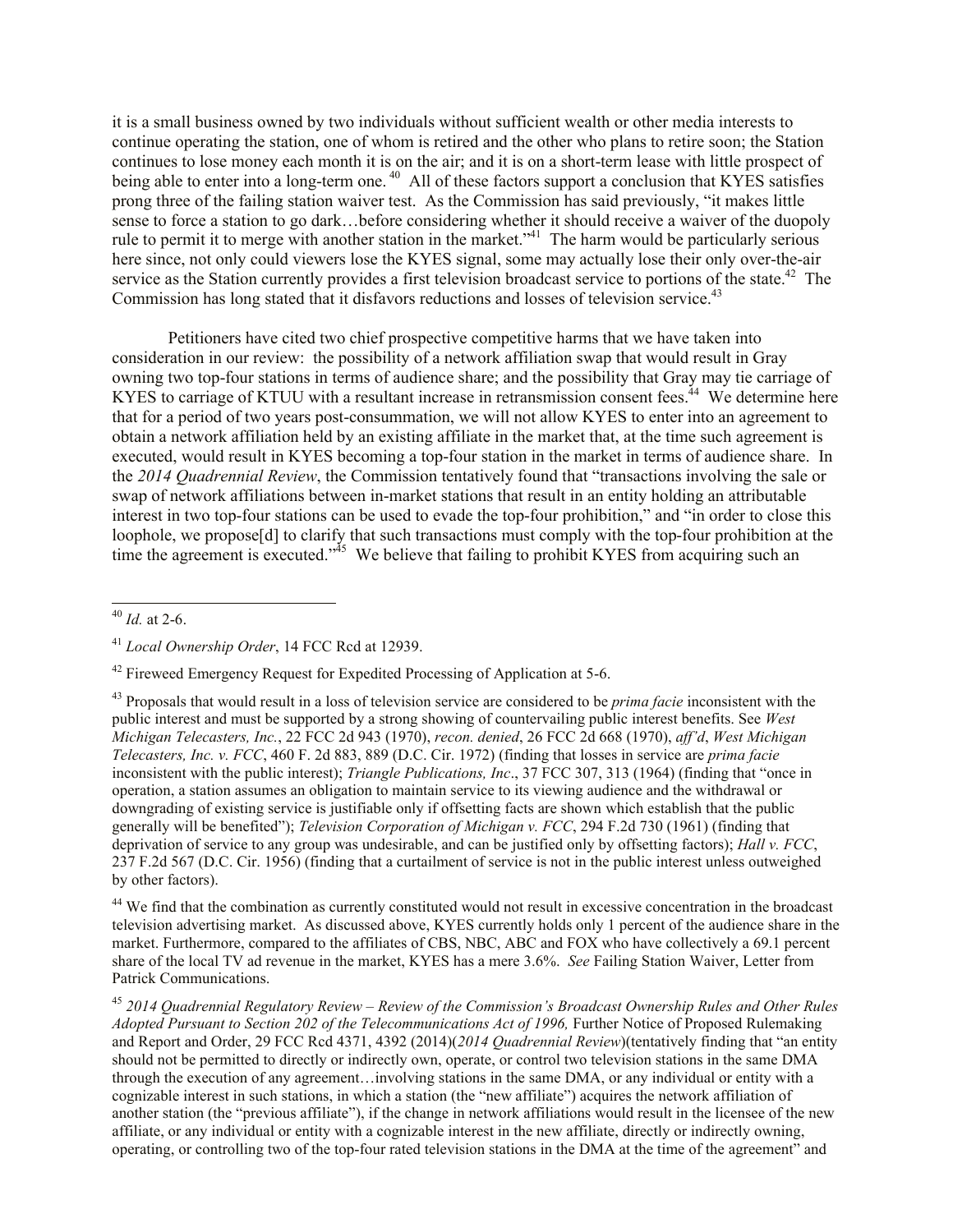affiliation via an executed agreement in this instance at least for a period of two years might result in the very type of public interest harm the Commission's top-four prohibition seeks to prevent.

On the issue of retransmission consent, we decline to impose a condition on the merger. The Commission's Rules already require broadcasters and multichannel video programming distributors  $(MVPDs)$  engaging in retransmission negotiations to negotiate in good faith.<sup>46</sup> The Commission has adopted a two-part framework for evaluating good faith. $47$  First, the Commission has established a list of objective good faith negotiation standards, the violation of which is considered a *per se* breach of the good faith negotiation obligation.<sup>48</sup> Second, even if the specific *per se* standards are met, the Commission may consider whether, based on the totality of the circumstances, a party has failed to negotiate retransmission consent in good faith.<sup>49</sup> Pursuant to Section 103(a) of the STELA Reauthorization Act of 2014, these rules were amended to reflect that coordinated or joint negotiations by broadcast stations in the same local market is one of several *per se* violations of the good faith negotiation requirement, unless such stations are under common de jure control.<sup>50</sup> Since KYES and KTUU would be under common *de jure* control following grant of the merger, any future joint negotiations that may take place within the retransmission consent context would not violate the Commission's Rules currently in place. We have not forbidden joint negotiation by stations that are commonly owned.

Finally, with respect to the fourth prong of the standard, we find that Gray has adequately demonstrated that it is the only reasonably available candidate willing and able to acquire and operate the Station at this time. In addition to the broker letter Gray provided from Patrick Communications and the Kepper, Tupper and Wells Fargo declarations Gray and Fireweed included in their Joint Reply, Fireweed provided a detailed account of its efforts to market and sell the Station. Fireweed has engaged in discussions over the last fourteen years with such parties as a brokerage service, an organization that emails sales advisories and is focused on selling media outlets, a newspaper and broadcast company, a religious television network, a commercial mortgage banking and real estate company looking to acquire broadcast interests, and a TV station owner. None of these discussions led to an agreement to sell the Station. Our analysis under the fourth prong does not merely take a numerical count of the number of potential out-of-market buyers a licensee must contact in order to satisfy the "failing station" waiver standard. Rather, in order to accurately reflect the differences in markets and economic conditions, we review the record as a whole, and as set forth in the Rules, we review each request on a case by case basis. $51$ 

proposing "to find any party that has control over two top-four stations in the same DMA as a result of such transactions to be in violation of the top-four prohibition and subject to enforcement action.").

 $46$  47 C.F.R. § 76.65(a).

<sup>47</sup> *Id.* at § 76.65(b)(1).

<sup>48</sup> *Id.*

 $\overline{a}$ 

<sup>49</sup> *Id.* at § 76.65(b)(2). The Commission recently adopted an NPRM, as directed by Section 103(c) of the STELA Reauthorization Act of 2014, seeking comment on the totality of the circumstances test. *Implementation of Section 103 of the STELA Reauthorization Act of 2014 Totality of the Circumstances Test*, Notice of Proposed Rulemaking, 30 FCC Rcd 10327 (2015)(*Totality NPRM*).

<sup>50</sup> 47 C.F.R. § 76.65(b)(1)(viii) (adopted in *Implementation of Sections 101, 103 and 105 of the STELA Reauthorization Act of 2014*, Order, 30 FCC Rcd 2380, 2381 (2015), and effective Apr. 2, 2015). *See also Totality NPRM* at note 65 (Congress in Section 103 of STELAR revised Section 325 of the Act to "prohibit a television broadcast station from coordinating negotiations or negotiating on a joint basis with another television broadcast station in the same local market . . . to grant retransmission consent . . . unless such stations are directly or indirectly under common de jure control permitted under the regulations of the Commission," Pub. L. No. 113-200, § 103(a); 47 U.S.C. § 325(b)(3)(C)(iv), and the Commission codified this language in its rules nearly verbatim. *See* 47 C.F.R. § 76.65(b)(1)(viii). *See also Amendment of the Commission's Rules Related to Retransmission Consent*, Report and Order and Further Notice of Proposed Rulemaking, 29 FCC Rcd 3351, 3354-55, para.6 (2014).

<sup>51</sup> 47 C.F.R. § 73.3555, Note 7.